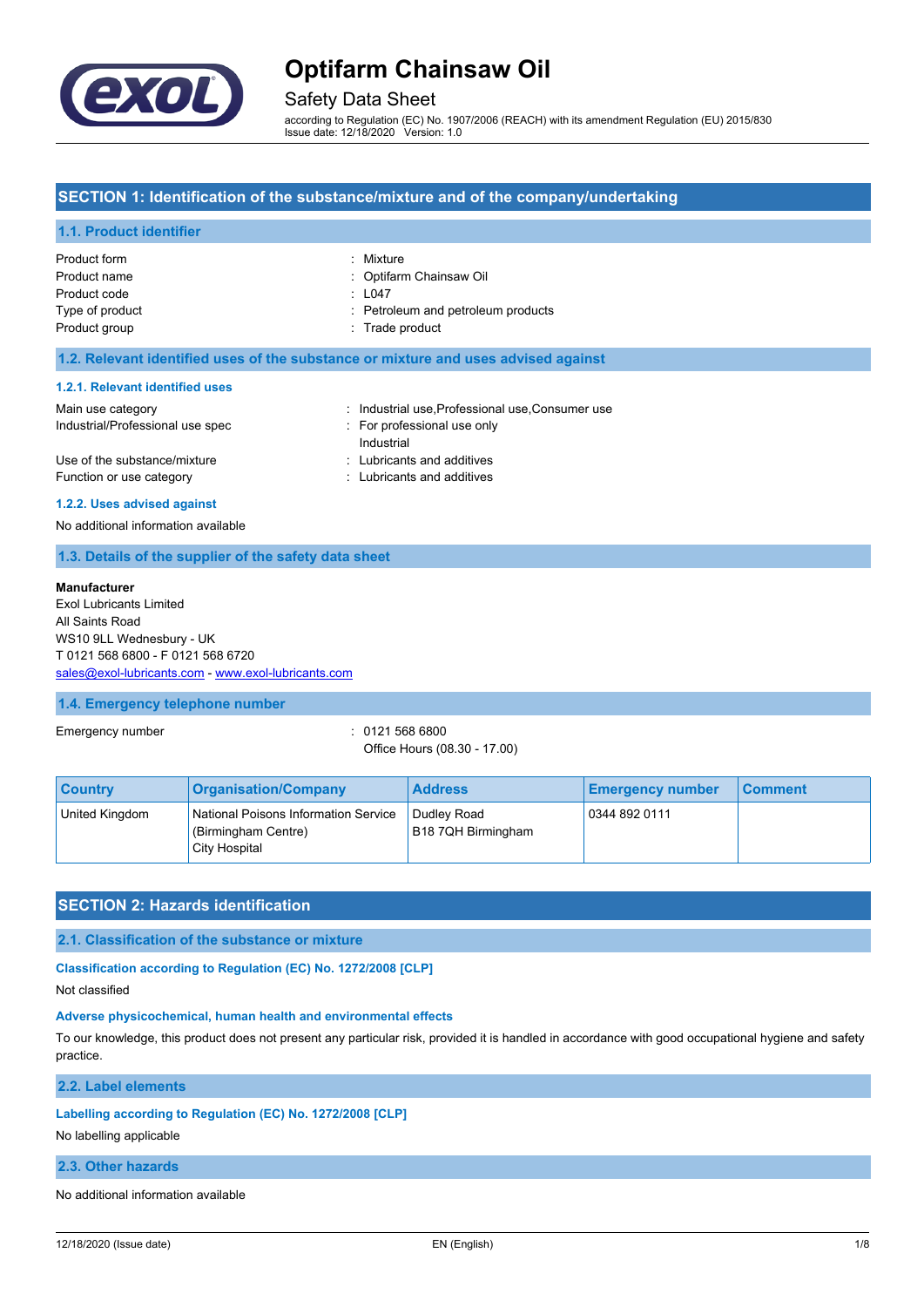# Safety Data Sheet

according to Regulation (EC) No. 1907/2006 (REACH) with its amendment Regulation (EU) 2015/830

# **SECTION 3: Composition/information on ingredients**

## **3.1. Substances**

## Not applicable

## **3.2. Mixtures**

| <b>Name</b>                                                                          | <b>Product identifier</b>                                                                                | $\frac{9}{6}$   | <b>Classification according to</b><br><b>Regulation (EC) No.</b><br>1272/2008 [CLP] |
|--------------------------------------------------------------------------------------|----------------------------------------------------------------------------------------------------------|-----------------|-------------------------------------------------------------------------------------|
| Baseoil - Unspecified - Distillates (Petroleum),<br>Solvent-Dewaxed Heavy Paraffinic | (CAS-No.) 64742-65-0<br>(EC-No.) 265-169-7<br>(EC Index-No.) 649-474-00-6<br>(REACH-no) 01-2119471299-27 | $\geq 30 - 540$ | Asp. Tox. 1, H304                                                                   |
| Baseoil - Unspecified - Distillates (Petroleum),<br>Solvent-Refined Heavy Paraffinic | (CAS-No.) 64741-88-4<br>(EC-No.) 265-090-8<br>(EC Index-No.) 649-454-00-7<br>(REACH-no) 01-2119488706-23 | $\geq 30 - 40$  | Not classified                                                                      |
| Baseoil - Unspecified - Distillates (Petroleum),<br>Hydrotreated Heavy Paraffinic    | (CAS-No.) 64742-54-7<br>(EC-No.) 265-157-1<br>(EC Index-No.) 649-467-00-8<br>(REACH-no) 01-2119484627-25 | $\geq 30 - 540$ | Asp. Tox. 1, H304                                                                   |

Full text of H-statements: see section 16

| <b>SECTION 4: First aid measures</b>                                                                                                                       |                                                                                                                                                                                                             |  |
|------------------------------------------------------------------------------------------------------------------------------------------------------------|-------------------------------------------------------------------------------------------------------------------------------------------------------------------------------------------------------------|--|
| 4.1. Description of first aid measures                                                                                                                     |                                                                                                                                                                                                             |  |
| First-aid measures after inhalation<br>First-aid measures after skin contact<br>First-aid measures after eye contact<br>First-aid measures after ingestion | : Remove person to fresh air and keep comfortable for breathing.<br>: Wash skin with plenty of water.<br>: Rinse eyes with water as a precaution.<br>: Call a poison center or a doctor if you feel unwell. |  |
| 4.2. Most important symptoms and effects, both acute and delayed                                                                                           |                                                                                                                                                                                                             |  |
| No additional information available                                                                                                                        |                                                                                                                                                                                                             |  |

**4.3. Indication of any immediate medical attention and special treatment needed**

Treat symptomatically.

| <b>SECTION 5: Firefighting measures</b>                    |                                                                                                                                             |
|------------------------------------------------------------|---------------------------------------------------------------------------------------------------------------------------------------------|
| 5.1. Extinguishing media                                   |                                                                                                                                             |
| Suitable extinguishing media                               | : Water spray. Dry powder. Foam. Carbon dioxide.                                                                                            |
| 5.2. Special hazards arising from the substance or mixture |                                                                                                                                             |
| Hazardous decomposition products in case of fire           | : Toxic fumes may be released.                                                                                                              |
| 5.3. Advice for firefighters                               |                                                                                                                                             |
| Protection during firefighting                             | : Do not attempt to take action without suitable protective equipment. Self-contained<br>breathing apparatus. Complete protective clothing. |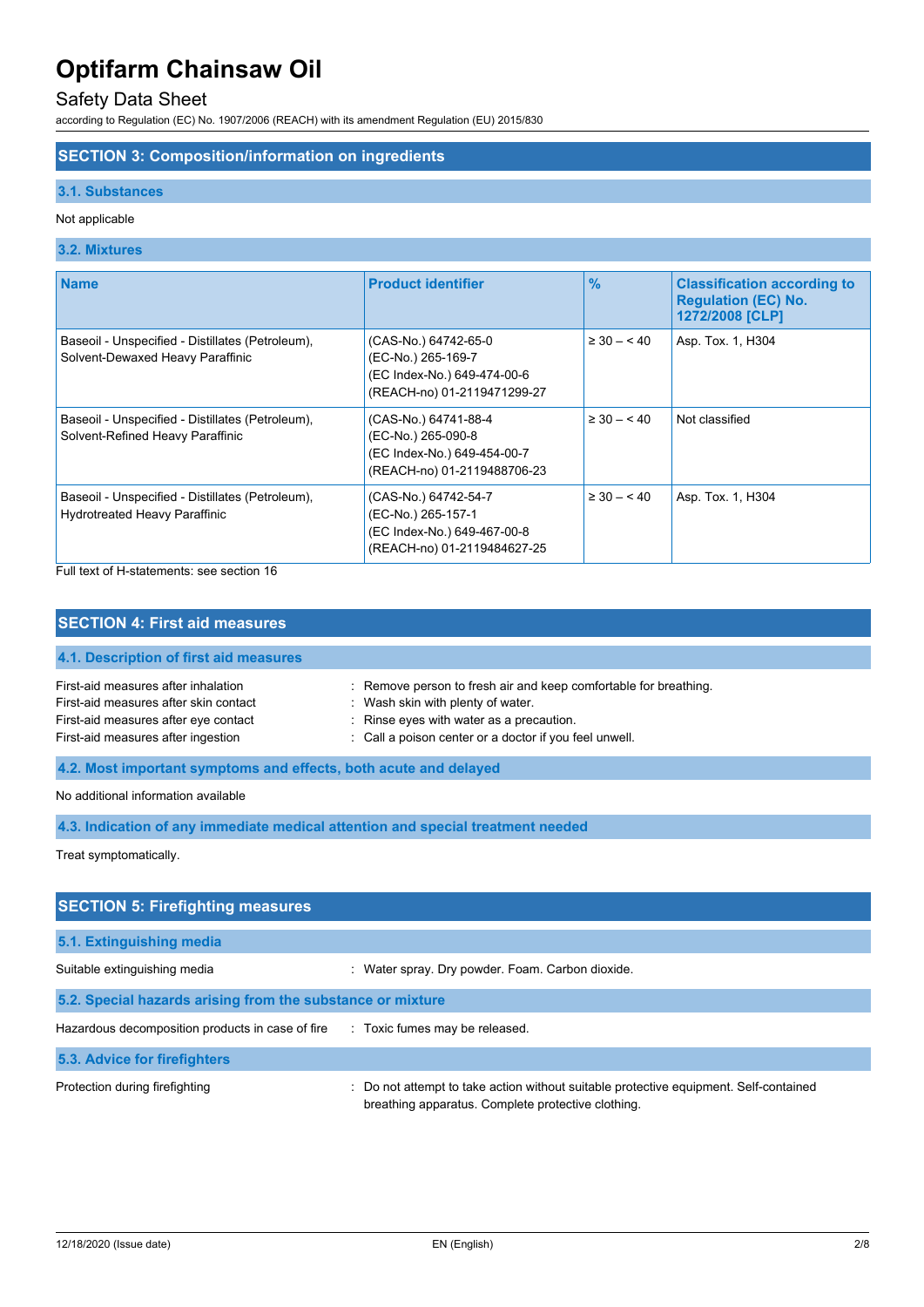# Safety Data Sheet

according to Regulation (EC) No. 1907/2006 (REACH) with its amendment Regulation (EU) 2015/830

| <b>SECTION 6: Accidental release measures</b>                            |                                                                                                                                                              |  |  |
|--------------------------------------------------------------------------|--------------------------------------------------------------------------------------------------------------------------------------------------------------|--|--|
| 6.1. Personal precautions, protective equipment and emergency procedures |                                                                                                                                                              |  |  |
| 6.1.1. For non-emergency personnel<br>Emergency procedures               | : Ventilate spillage area.                                                                                                                                   |  |  |
| 6.1.2. For emergency responders                                          |                                                                                                                                                              |  |  |
| Protective equipment                                                     | Do not attempt to take action without suitable protective equipment. For further information<br>refer to section 8: "Exposure controls/personal protection". |  |  |
| <b>6.2. Environmental precautions</b>                                    |                                                                                                                                                              |  |  |
| Avoid release to the environment                                         |                                                                                                                                                              |  |  |
| 6.3. Methods and material for containment and cleaning up                |                                                                                                                                                              |  |  |
| Methods for cleaning up<br>Other information                             | : Take up liquid spill into absorbent material.<br>Dispose of materials or solid residues at an authorized site.                                             |  |  |
| 6.4. Reference to other sections                                         |                                                                                                                                                              |  |  |
| For further information refer to section 13.                             |                                                                                                                                                              |  |  |

| <b>SECTION 7: Handling and storage</b>                            |                                                                                                                                                                                              |  |
|-------------------------------------------------------------------|----------------------------------------------------------------------------------------------------------------------------------------------------------------------------------------------|--|
| 7.1. Precautions for safe handling                                |                                                                                                                                                                                              |  |
| Precautions for safe handling<br>Hygiene measures                 | : Ensure good ventilation of the work station. Wear personal protective equipment.<br>: Do not eat, drink or smoke when using this product. Always wash hands after handling the<br>product. |  |
| 7.2. Conditions for safe storage, including any incompatibilities |                                                                                                                                                                                              |  |
| Storage conditions                                                | : Store in a well-ventilated place. Keep cool.                                                                                                                                               |  |

**7.3. Specific end use(s)**

No additional information available

# **SECTION 8: Exposure controls/personal protection**

### **8.1. Control parameters**

**8.1.1 National occupational exposure and biological limit values**

| <b>Optifarm Chainsaw Oil</b>                              |                      |  |
|-----------------------------------------------------------|----------------------|--|
| <b>EU - Indicative Occupational Exposure Limit (IOEL)</b> |                      |  |
| Local name                                                | Oil Mist             |  |
| <b>IOEL TWA</b>                                           | $5 \text{ mg/m}^3$   |  |
| <b>IOEL STEL</b>                                          | 10 mg/m <sup>3</sup> |  |

# **8.1.2. Recommended monitoring procedures**

No additional information available

#### **8.1.3. Air contaminants formed**

No additional information available

## **8.1.4. DNEL and PNEC**

No additional information available

#### **8.1.5. Control banding**

No additional information available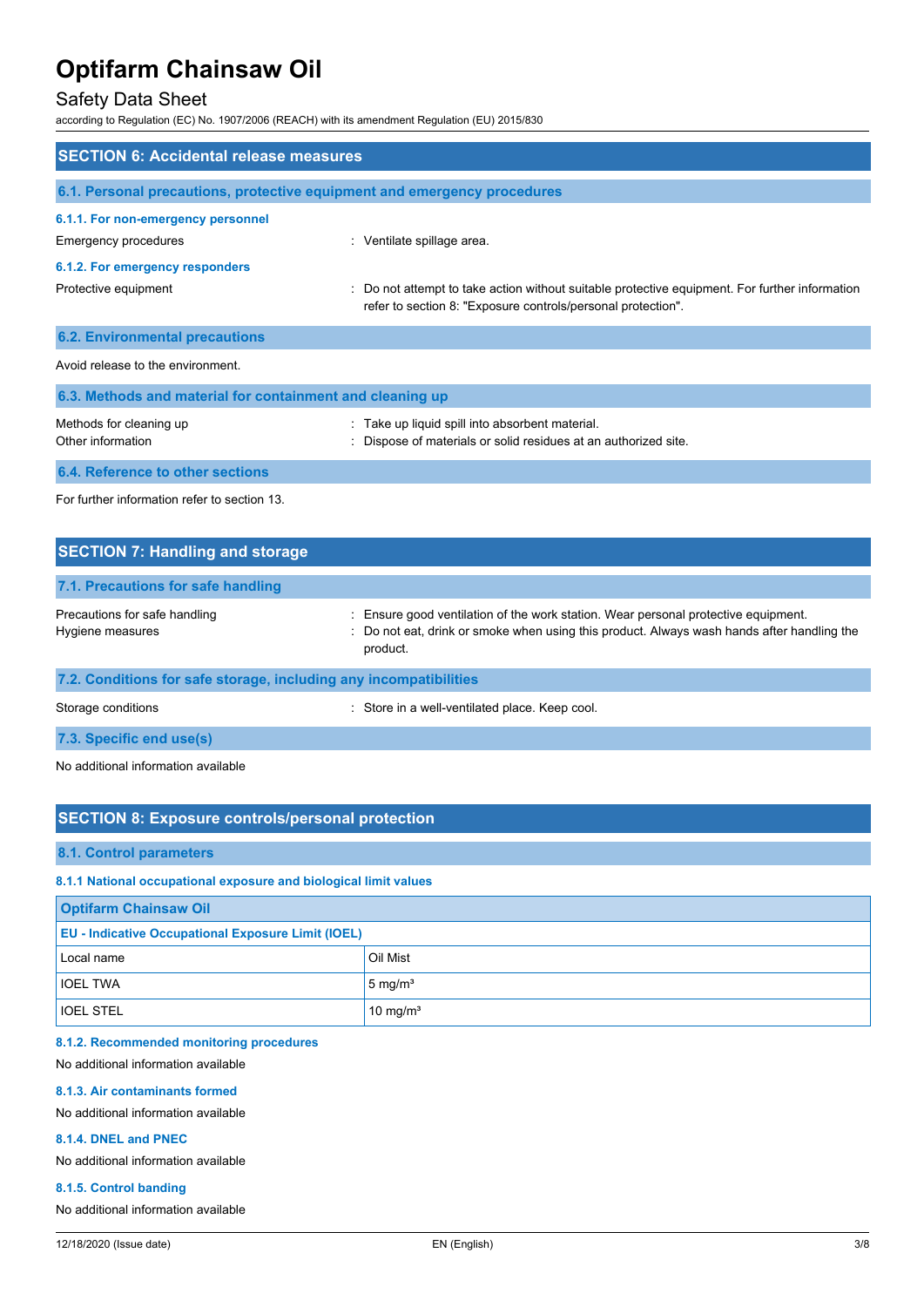# Safety Data Sheet

according to Regulation (EC) No. 1907/2006 (REACH) with its amendment Regulation (EU) 2015/830

#### **8.2. Exposure controls**

#### **8.2.1. Appropriate engineering controls**

#### **Appropriate engineering controls:**

Ensure good ventilation of the work station.

#### **8.2.2. Personal protection equipment**

**Personal protective equipment symbol(s):**



#### **8.2.2.1. Eye and face protection**

| Eye protection: |  |
|-----------------|--|
| Safety glasses  |  |

#### **8.2.2.2. Skin protection**

**Skin and body protection:**

Wear suitable protective clothing

## **Hand protection:**

Protective gloves

#### **8.2.2.3. Respiratory protection**

#### **Respiratory protection:**

In case of insufficient ventilation, wear suitable respiratory equipment

#### **8.2.2.4. Thermal hazards**

No additional information available

# **8.2.3. Environmental exposure controls**

## **Environmental exposure controls:**

Avoid release to the environment.

| <b>SECTION 9: Physical and chemical properties</b>         |                       |  |  |
|------------------------------------------------------------|-----------------------|--|--|
|                                                            |                       |  |  |
| 9.1. Information on basic physical and chemical properties |                       |  |  |
| Physical state                                             | : Liquid              |  |  |
| Colour                                                     | brown.<br>$\bullet$   |  |  |
| Odour                                                      | Characteristic odour. |  |  |
| Odour threshold                                            | No data available     |  |  |
| рH                                                         | No data available     |  |  |
| Relative evaporation rate (butylacetate=1)                 | No data available     |  |  |
| Melting point                                              | Not applicable        |  |  |
| Freezing point                                             | No data available     |  |  |
| Boiling point                                              | No data available     |  |  |
| Flash point                                                | : 227 °C              |  |  |
| Auto-ignition temperature                                  | No data available     |  |  |
| Decomposition temperature                                  | No data available     |  |  |
| Flammability (solid, gas)                                  | Not applicable        |  |  |
| Vapour pressure                                            | No data available     |  |  |
| Relative vapour density at 20 °C                           | No data available     |  |  |
| Relative density                                           | $: 0.887$ @ 20 deg C  |  |  |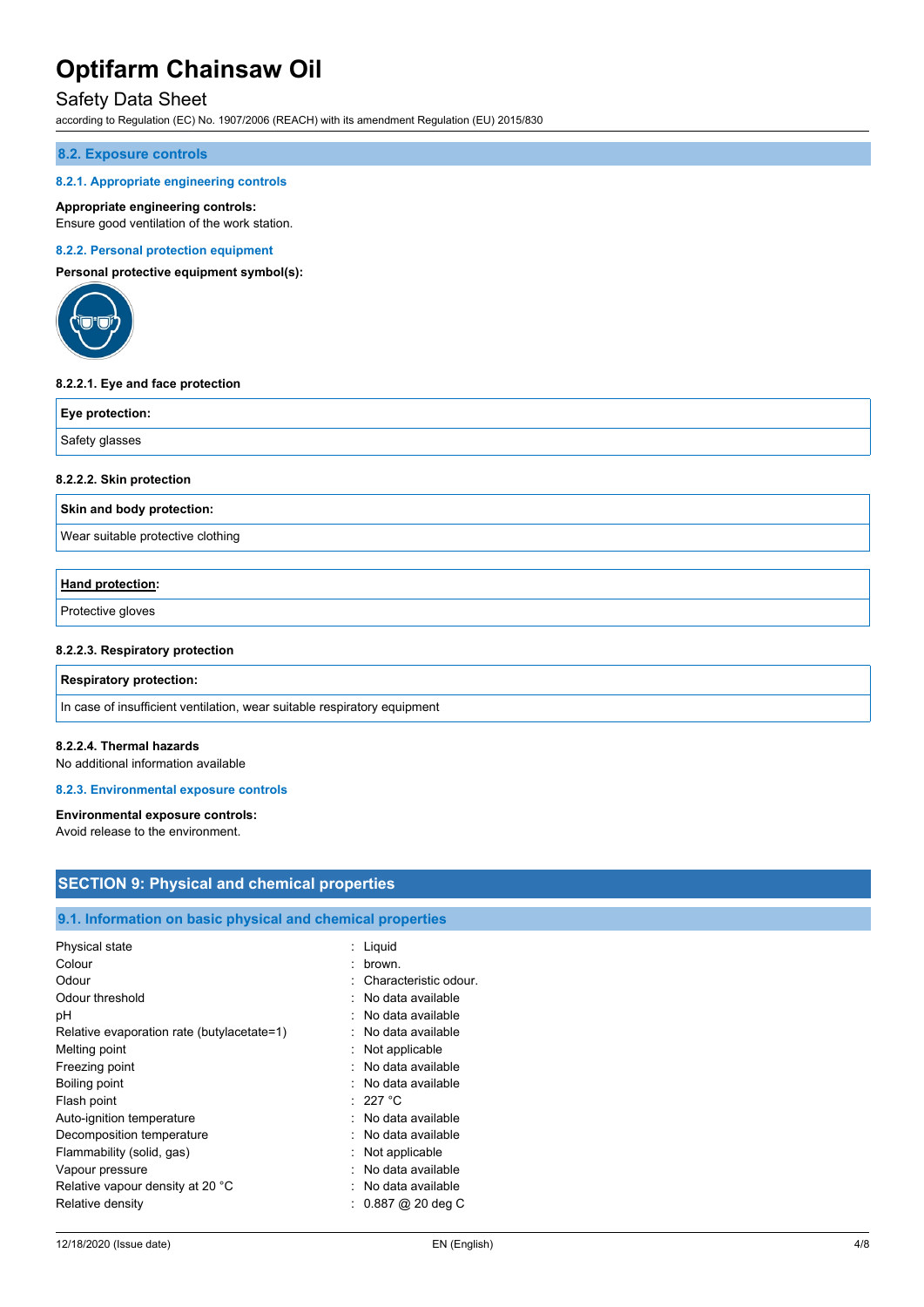# Safety Data Sheet

according to Regulation (EC) No. 1907/2006 (REACH) with its amendment Regulation (EU) 2015/830

| Solubility                                      | : insoluble in water.              |
|-------------------------------------------------|------------------------------------|
| Partition coefficient n-octanol/water (Log Pow) | : No data available                |
| Viscosity, kinematic                            | : 97 mm <sup>2</sup> /s @ 40 deg C |
| Viscosity, dynamic                              | : No data available                |
| Explosive properties                            | : No data available                |
| Oxidising properties                            | : No data available                |
| Explosive limits                                | : No data available                |
|                                                 |                                    |

#### **9.2. Other information**

No additional information available

# **SECTION 10: Stability and reactivity**

## **10.1. Reactivity**

The product is non-reactive under normal conditions of use, storage and transport.

**10.2. Chemical stability**

Stable under normal conditions.

**10.3. Possibility of hazardous reactions**

No dangerous reactions known under normal conditions of use.

**10.4. Conditions to avoid**

None under recommended storage and handling conditions (see section 7).

**10.5. Incompatible materials**

No additional information available

**10.6. Hazardous decomposition products**

Under normal conditions of storage and use, hazardous decomposition products should not be produced.

# **SECTION 11: Toxicological information**

## **11.1 Information on toxicological effects**

| Acute toxicity (oral)             | Not classified                   |
|-----------------------------------|----------------------------------|
| Acute toxicity (dermal)           | : Not classified                 |
| Acute toxicity (inhalation)       | : Not classified                 |
| Skin corrosion/irritation         | Not classified                   |
| Serious eye damage/irritation     | Not classified                   |
| Respiratory or skin sensitisation | : Not classified                 |
| Germ cell mutagenicity            | Not classified                   |
| Carcinogenicity                   | : Not classified                 |
| Reproductive toxicity             | : Not classified                 |
| STOT-single exposure              | Not classified                   |
| STOT-repeated exposure            | : Not classified                 |
| Aspiration hazard                 | : Not classified                 |
| <b>Optifarm Chainsaw Oil</b>      |                                  |
| Viscosity, kinematic              | 97 mm <sup>2</sup> /s @ 40 deg C |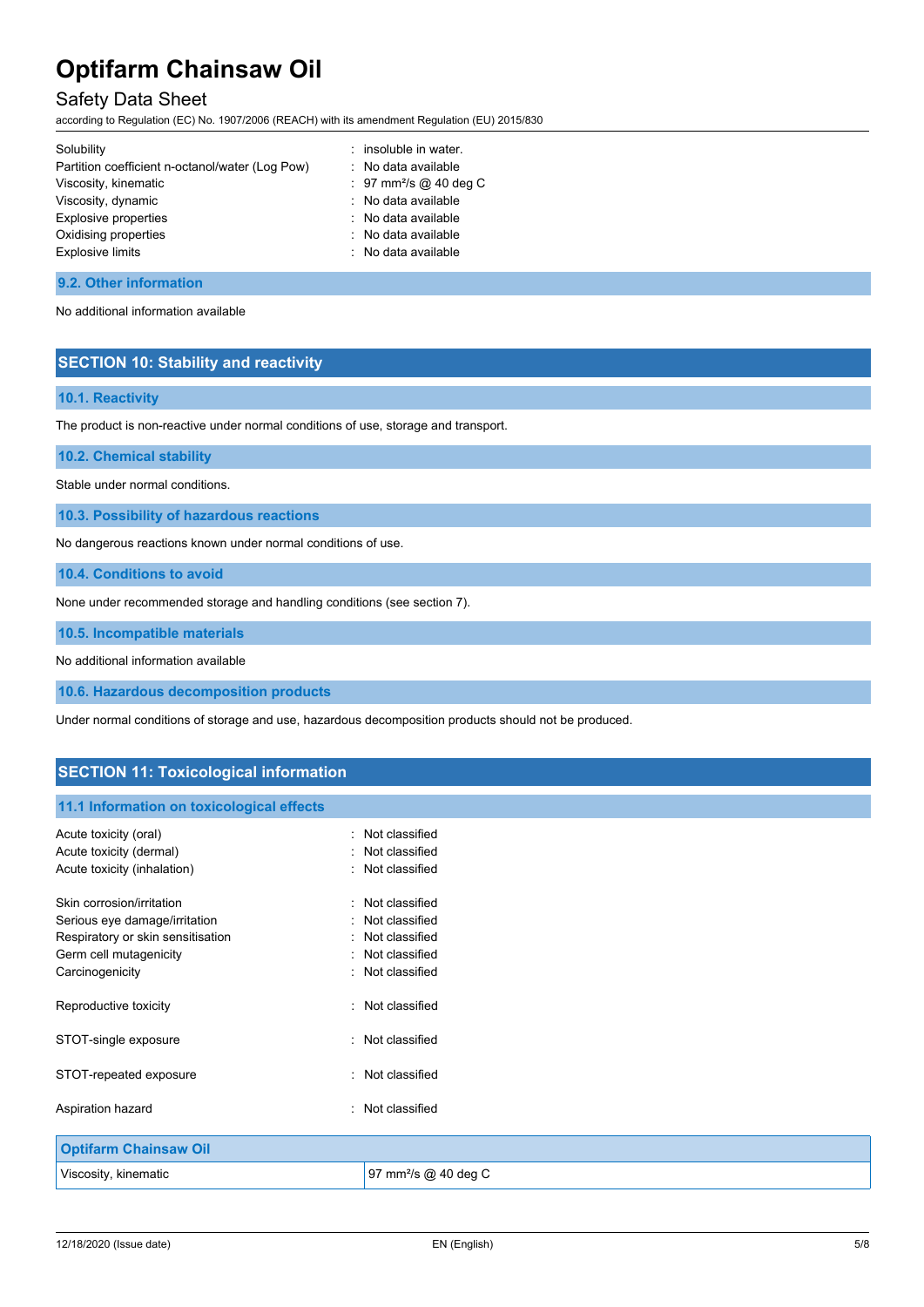# Safety Data Sheet

according to Regulation (EC) No. 1907/2006 (REACH) with its amendment Regulation (EU) 2015/830

| <b>SECTION 12: Ecological information</b>                                                                                                                                  |                                                                                                                                                                |
|----------------------------------------------------------------------------------------------------------------------------------------------------------------------------|----------------------------------------------------------------------------------------------------------------------------------------------------------------|
| 12.1. Toxicity                                                                                                                                                             |                                                                                                                                                                |
| Ecology - general<br>Hazardous to the aquatic environment, short-term<br>(acute)<br>Hazardous to the aquatic environment, long-term<br>(chronic)<br>Not rapidly degradable | The product is not considered harmful to aquatic organisms nor to cause long-term adverse<br>effects in the environment.<br>Not classified<br>: Not classified |
| 12.2. Persistence and degradability                                                                                                                                        |                                                                                                                                                                |
| No additional information available                                                                                                                                        |                                                                                                                                                                |
| 12.3. Bioaccumulative potential                                                                                                                                            |                                                                                                                                                                |
| No additional information available                                                                                                                                        |                                                                                                                                                                |
| 12.4. Mobility in soil                                                                                                                                                     |                                                                                                                                                                |
| No additional information available                                                                                                                                        |                                                                                                                                                                |
| 12.5. Results of PBT and vPvB assessment                                                                                                                                   |                                                                                                                                                                |
| No additional information available                                                                                                                                        |                                                                                                                                                                |
| 12.6. Other adverse effects                                                                                                                                                |                                                                                                                                                                |
| No additional information available                                                                                                                                        |                                                                                                                                                                |
| <b>SECTION 13: Disposal considerations</b>                                                                                                                                 |                                                                                                                                                                |

Waste treatment methods : Dispose of contents/container in accordance with licensed collector's sorting instructions.

# **SECTION 14: Transport information**

| In accordance with ADR / IMDG / IATA / ADN / RID |                |                |                |                |
|--------------------------------------------------|----------------|----------------|----------------|----------------|
| <b>ADR</b>                                       | <b>IMDG</b>    | <b>IATA</b>    | <b>ADN</b>     | <b>RID</b>     |
| 14.1. UN number                                  |                |                |                |                |
| Not applicable                                   | Not applicable | Not applicable | Not applicable | Not applicable |
| 14.2. UN proper shipping name                    |                |                |                |                |
| Not applicable                                   | Not applicable | Not applicable | Not applicable | Not applicable |
| 14.3. Transport hazard class(es)                 |                |                |                |                |
| Not applicable                                   | Not applicable | Not applicable | Not applicable | Not applicable |
| 14.4. Packing group                              |                |                |                |                |
| Not applicable                                   | Not applicable | Not applicable | Not applicable | Not applicable |
| <b>14.5. Environmental hazards</b>               |                |                |                |                |
| Not applicable                                   | Not applicable | Not applicable | Not applicable | Not applicable |
| No supplementary information available           |                |                |                |                |
| A A A Andreal concernations from the co-         |                |                |                |                |

**14.6. Special precautions for user**

**Overland transport** Not applicable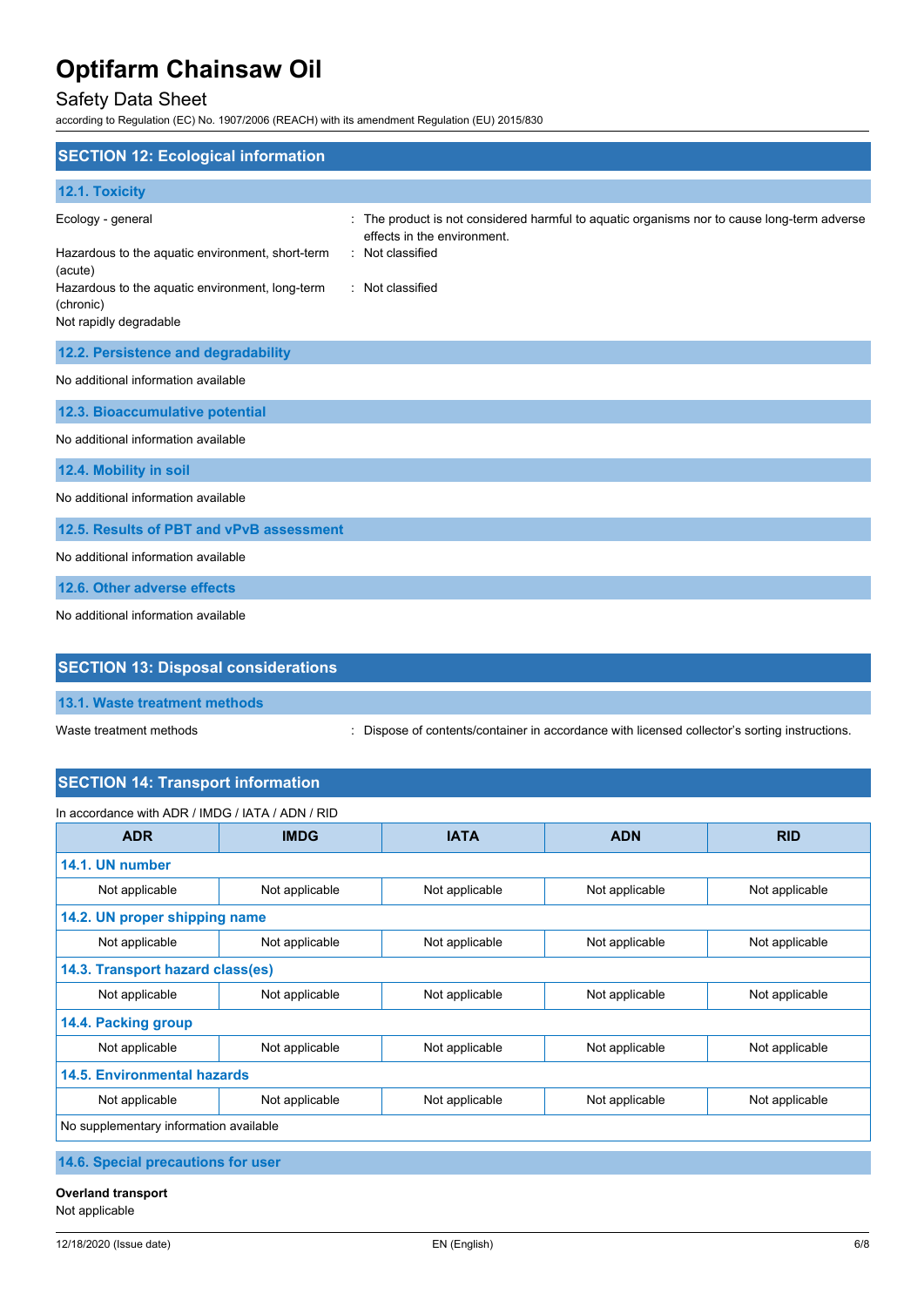# Safety Data Sheet

according to Regulation (EC) No. 1907/2006 (REACH) with its amendment Regulation (EU) 2015/830

**Transport by sea** Not applicable **Air transport** Not applicable **Inland waterway transport** Not applicable **Rail transport** Not applicable

# **14.7. Transport in bulk according to Annex II of Marpol and the IBC Code**

#### Not applicable

# **SECTION 15: Regulatory information**

**15.1. Safety, health and environmental regulations/legislation specific for the substance or mixture**

#### **15.1.1. EU-Regulations**

Contains no REACH substances with Annex XVII restrictions

Contains no substance on the REACH candidate list

Contains no REACH Annex XIV substances

Contains no substance subject to Regulation (EU) No 649/2012 of the European Parliament and of the Council of 4 July 2012 concerning the export and import of hazardous chemicals.

Contains no substance subject to Regulation (EU) No 2019/1021 of the European Parliament and of the Council of 20 June 2019 on persistent organic pollutants

#### **15.1.2. National regulations**

No additional information available

**15.2. Chemical safety assessment**

No chemical safety assessment has been carried out

# **SECTION 16: Other information**

| Abbreviations and acronyms: |                                                                                                 |
|-----------------------------|-------------------------------------------------------------------------------------------------|
| <b>ADN</b>                  | European Agreement concerning the International Carriage of Dangerous Goods by Inland Waterways |
| <b>ADR</b>                  | European Agreement concerning the International Carriage of Dangerous Goods by Road             |
| <b>ATE</b>                  | <b>Acute Toxicity Estimate</b>                                                                  |
| <b>BCF</b>                  | <b>Bioconcentration factor</b>                                                                  |
| <b>BLV</b>                  | Biological limit value                                                                          |
| <b>BOD</b>                  | Biochemical oxygen demand (BOD)                                                                 |
| COD                         | Chemical oxygen demand (COD)                                                                    |
| <b>DMEL</b>                 | <b>Derived Minimal Effect level</b>                                                             |
| <b>DNEL</b>                 | Derived-No Effect Level                                                                         |
| EC-No.                      | European Community number                                                                       |
| <b>EC50</b>                 | Median effective concentration                                                                  |
| <b>EN</b>                   | European Standard                                                                               |
| <b>IARC</b>                 | International Agency for Research on Cancer                                                     |
| <b>IATA</b>                 | International Air Transport Association                                                         |
| <b>IMDG</b>                 | International Maritime Dangerous Goods                                                          |
| <b>LC50</b>                 | Median lethal concentration                                                                     |